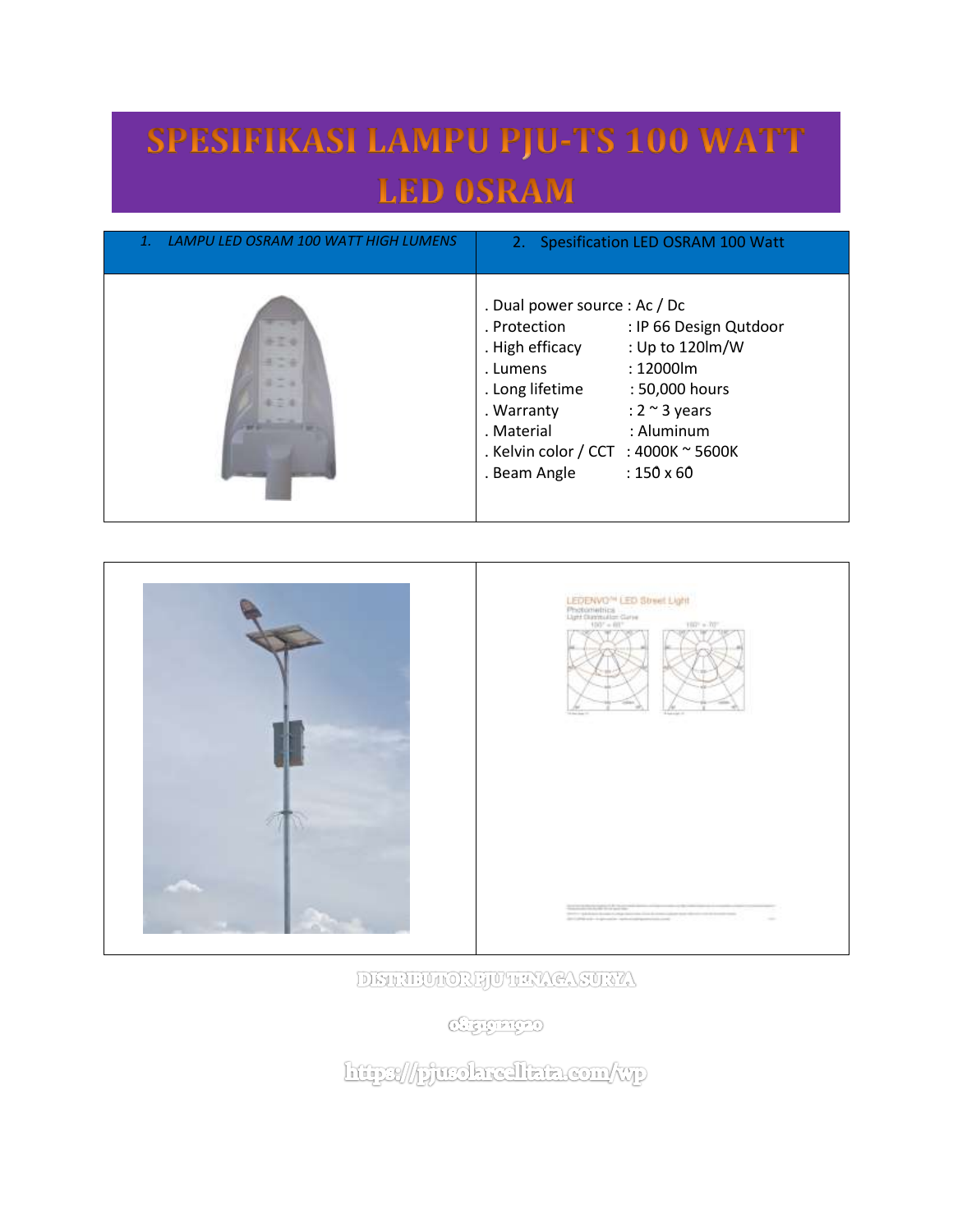| Solar panel / PV Module | 2. Spesification 200 WP x 2 pcs                                                                                                                                  |                                                                                                                  |
|-------------------------|------------------------------------------------------------------------------------------------------------------------------------------------------------------|------------------------------------------------------------------------------------------------------------------|
|                         | . Module type<br>. Power Qutput<br>. Voltage at Pmax, Impp<br>. Current at Pmax, Impp<br>. Open circuit current Voc<br>. Short circuit current Isc<br>. Warranty | : Poly Crystalline<br>$: 400$ watt<br>: 29.5 Volt<br>: 10,7 Amper<br>: 32.6 Volt<br>: 12.2 Amper<br>$: 15$ years |

| Controller Smart SRNE 12/24 Volt {15-30 A}<br>1. | 2. Spesification SRNE MPPT 15A                                                                                            |                                                                                                                                        |
|--------------------------------------------------|---------------------------------------------------------------------------------------------------------------------------|----------------------------------------------------------------------------------------------------------------------------------------|
|                                                  | . Model type<br>. Power Input<br>. Voltage input PV<br>. Current Max<br>. Volttage Load LED<br>. Protection<br>. Warranty | : Smart SRNE MPPT<br>$: 12/24$ volt<br>: 15 ~ 55 Volt<br>: $15 \approx 30$ Amper<br>: $15 \approx 60$ Volt<br>$:$ IP 68<br>$: 1$ years |

| <b>Battery Vrla / lead acid</b><br>1. | 2. Spesification                                                                                                                                                                    |
|---------------------------------------|-------------------------------------------------------------------------------------------------------------------------------------------------------------------------------------|
|                                       | . Model type<br>: Vrla - Lead acid<br>. Power Amper<br>: 120 Ah x 2 pcs<br>{240ah } 12volt<br>: 24.6 ~ 28.2 Volt<br>. Voltage<br>. Lifetime<br>: 2 years<br>: 1 years<br>. Warranty |